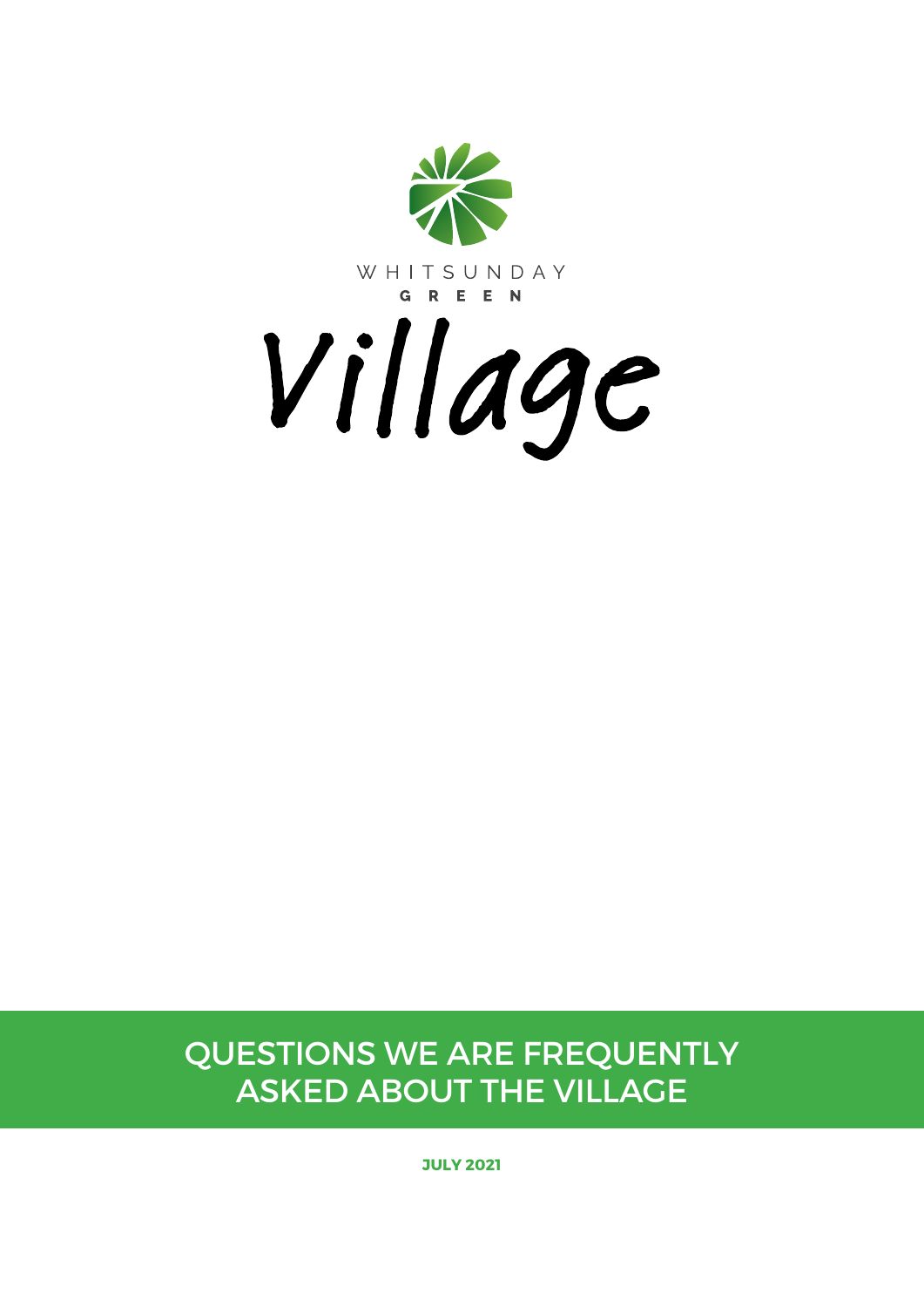





# CLUB LIVING FOR THE YOUNG AT HEART

*Life here is at Whitsunday Green Lifestyle Village or "the Village" as we prefer to call it, is more than owning a fully detached, low maintenance, golf, garden or park side Villa close to all that Airlie Beach has to offer.*

*It means joining a vibrant, energetic, community surrounded by people who have similar interests and aspirations. In short, you would be starting a new way of life - a lifestyle designed entirely for you.*

It's a big decision and it can be a bit confusing as you need to review a lot of *information. You will probably have a lot of questions and that's why we produced this booklet. It covers the main questions we are often asked. If it doesn't, don't worry, simply call us and we will try to help.* 

 *Here we go then...*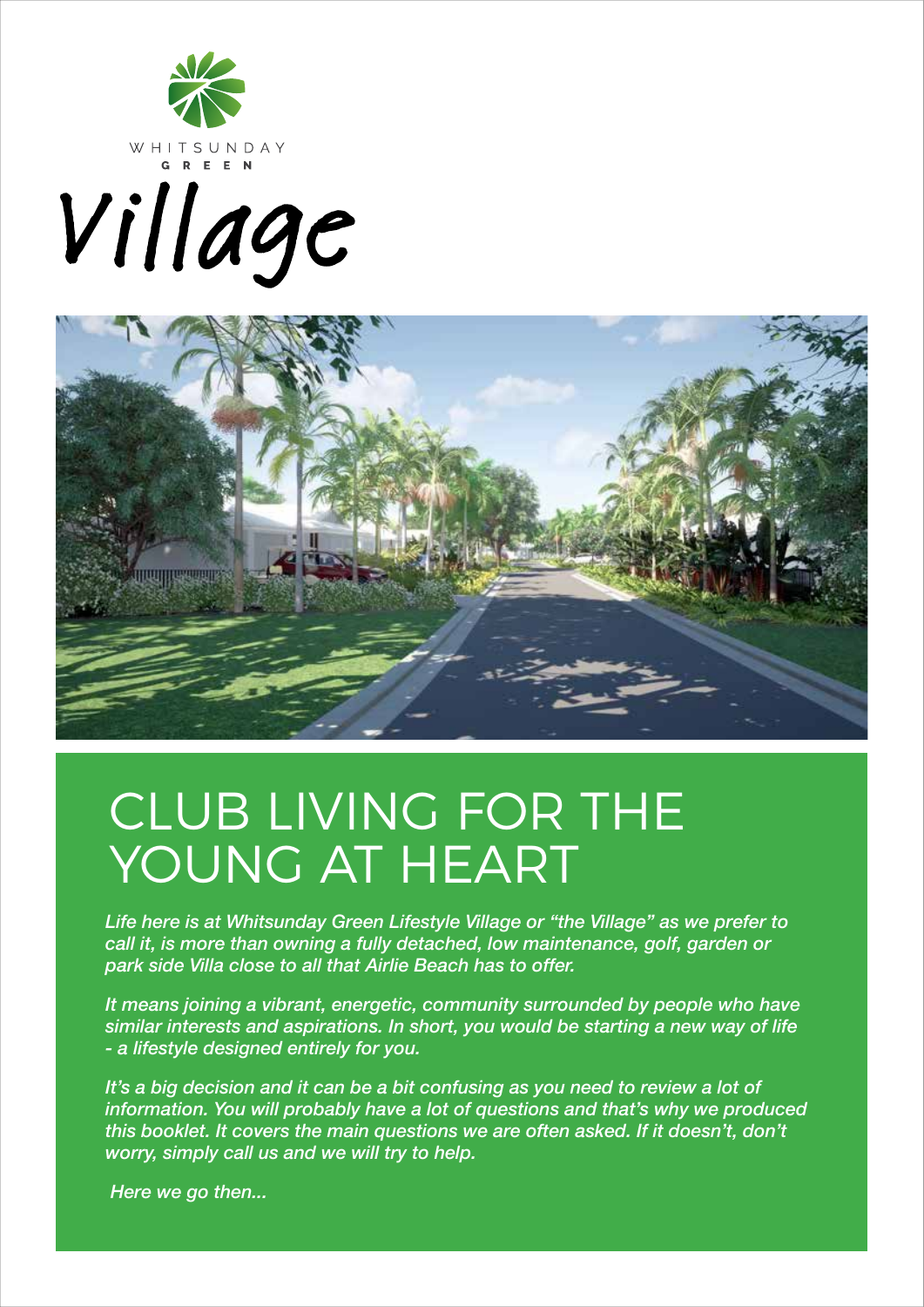#### **About Lifestyle living**

# Q1 WHAT IS A "LIFESTYLE VILLAGE"?

It's a master planned community styled deliberately for the 'young at heart'. It's designed for 'baby-boomers', 'empty nesters' or folk that simply prefer to spend less time maintaining big homes and large gardens and more time socialising and relaxing with people that share similar values.

Residents live independently in modern energy efficient homes where they share great community facilities and services and abide by sensible rules to make it enjoyable for everyone. These types of villages do not typically provide aged care services.

#### Q2 What is the difference between a lifestyle community and a land lease community?

Nothing really. The common feature is that residents purchase and own a Villa outright but not the actual site ("Site") it sits on. Instead they have a perpetual, assignable agreement ("Site Agreement") regulated by the Queensland Government. They then pay a regular Site fee ("Fee") to occupy the Site and use the facilities and services.

## Q3 Is that what the Village is?

Yes, exactly! Our lifestyle community will comprise clusters of freestanding homes ("Villas") each on a minimum 300m2 Site. Our residents will:

- have access to some private, centrally located recreational facilities;
- be surrounded by greenery and, more than likely, resort style golf holes forming part of the Whitsunday Green golf course ("Golf Course"); and,
- adjoin the Whitsunday Green Club ("Club") enjoying special rights and privileges where they can use the Club recreational facilities and participate in an active social calendar of organised events and competitions.

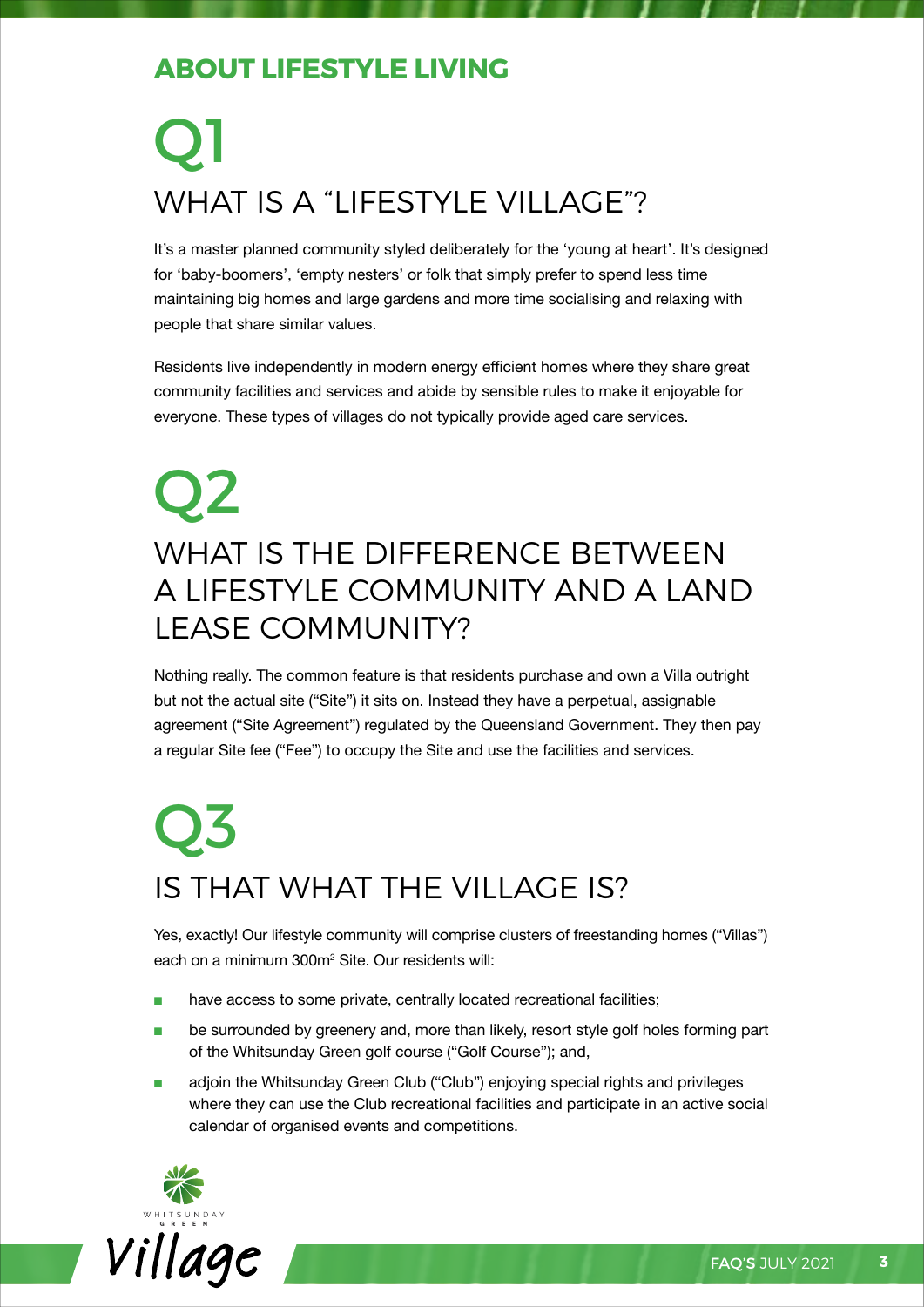## Q4 Where is the Village?

It is next door to the Club facilities on the corner of Regatta Boulevard and Shute Harbour Road, Cannon Valley – just up the road from the Whitsunday Plaza shopping centre and minutes from bustling Airlie Beach – gateway to the world famous 74 Whitsunday Islands – with its marinas, shops and dozens of great cafes and restaurants.

It is an important part of the much bigger Whitsunday Green project – a project planned for thousands of homes, a resort, more golf and extensive parklands – all connected via a private network of golf cart, bike and pedestrian paths.

### Q5 Are there other lifestyle villages at Airlie Beach?

No, this is the first and nothing else exists like it anywhere in the whole region that we have seen.

## Q6 What makes this Village so special?

Each Villa is a brand new, free standing (for privacy and sensible insurance reasons mainly) home designed for low maintenance, energy efficiency and all weather conditions. All have the living areas looking over future golf holes, gardens or parkland not your neighbour! This encourages indoor outdoor living and creates privacy.

All have a garage plus a car parking space for visitors and a pad and charging station for an electric golf cart. You are permitted to drive a cart on defined paths at the Village and on Club land next door.

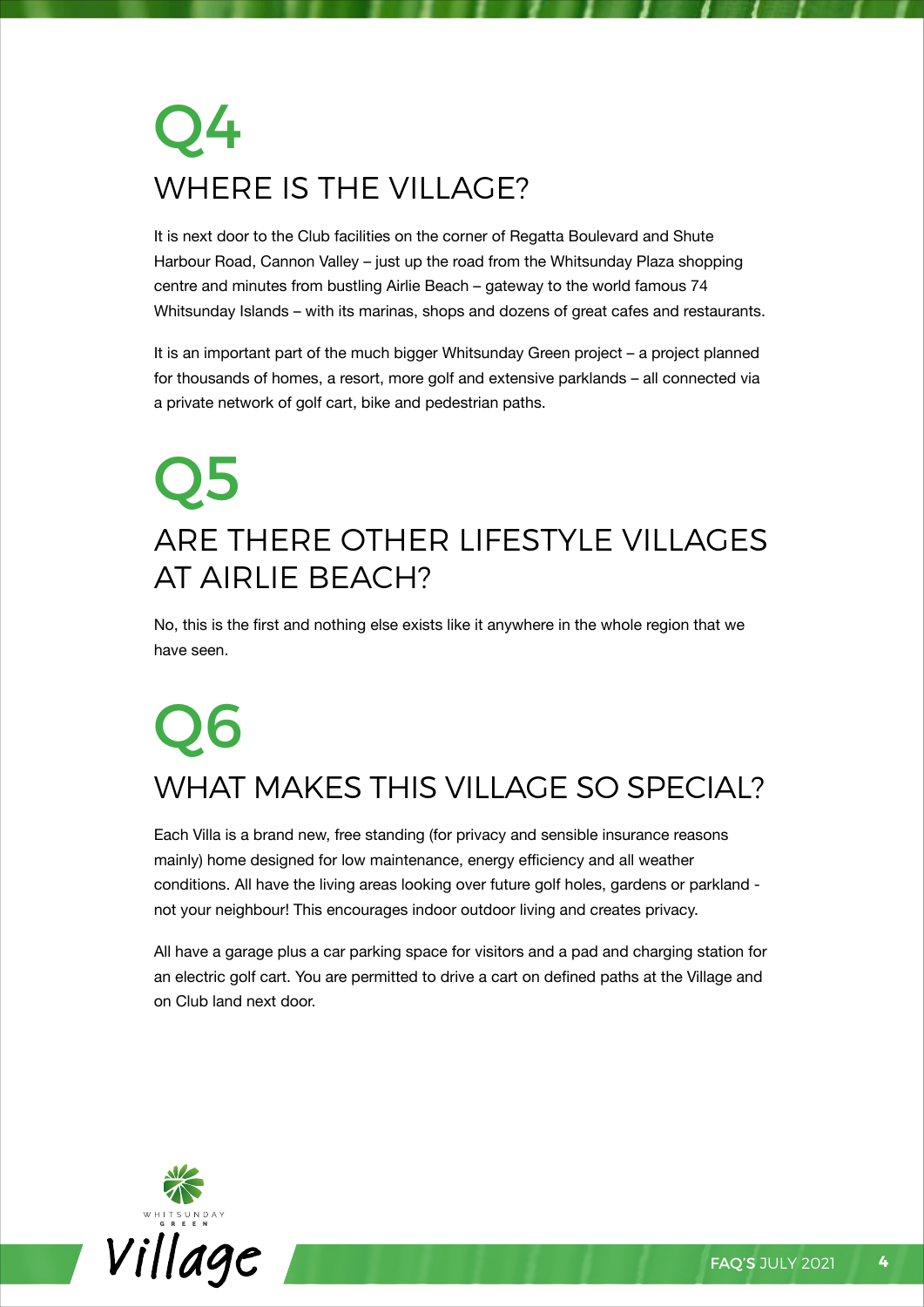

#### **ABOUT MY SITE AGREEMENT AND FEES**

## Q7 How long does the Site AGREEMENT LAST FOR?

As we said, it is what is called a perpetual or 'a forever' right to occupy a Site which is assigned to new owners when your Villa is sold.

# Q8 WHAT DOES THE FEE COVER?

The Fee is paid monthly and it helps cover the costs of maintaining the Village infrastructure, your front garden, the services you use and general administration expenses. It is clearly set out in the Site Agreement and it is regulated by the Queensland Government.

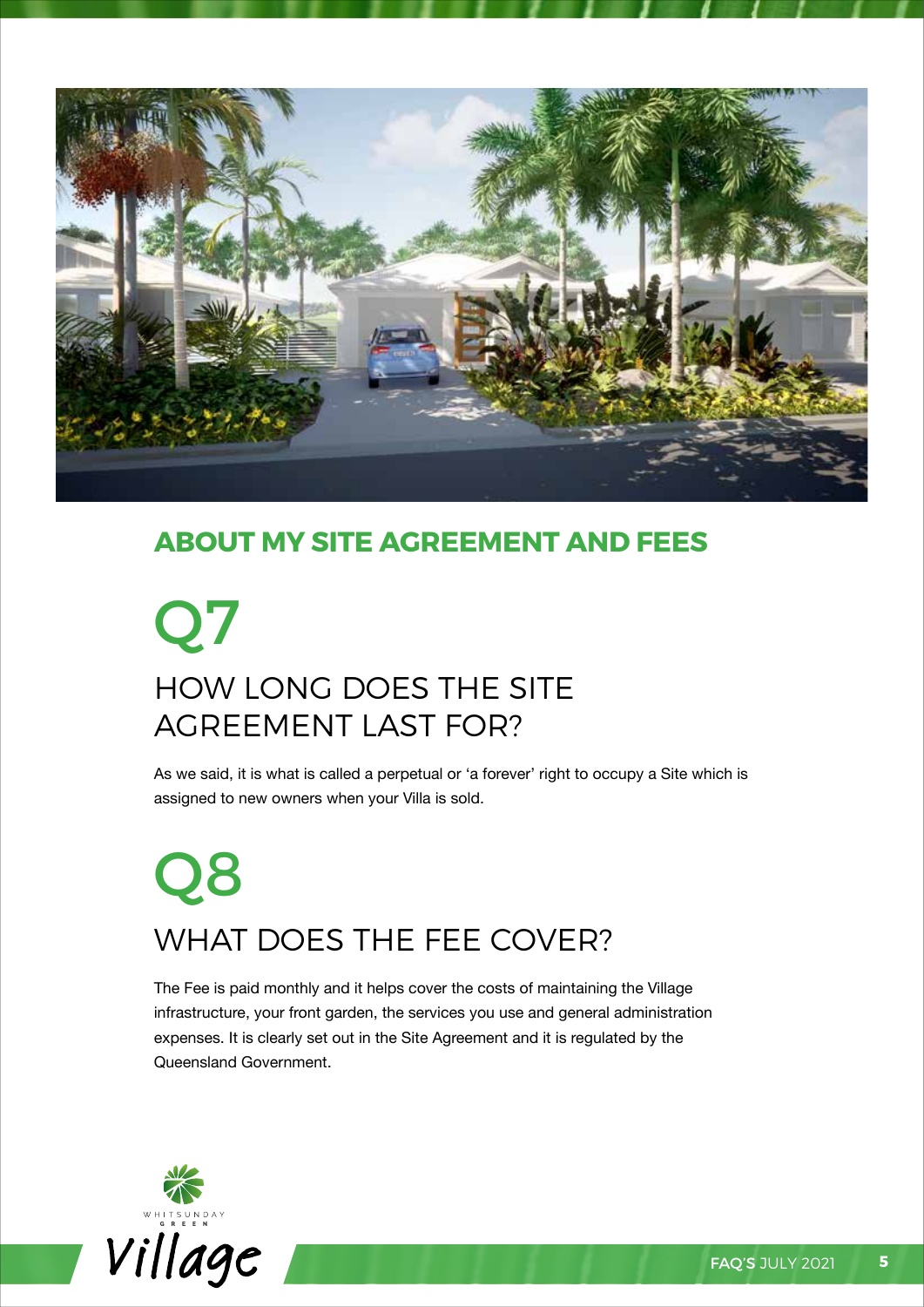### Q9 What about council rates, land tax and body corporate fees?

Because you don't own the Site, you don't pay any rates, State taxes or body corporate fees.

## Q10 CAN I GET COMMONWEALTH RENTAL Assistance?

Yes, if you are eligible. We can point you in the right direction if you want to explore that.

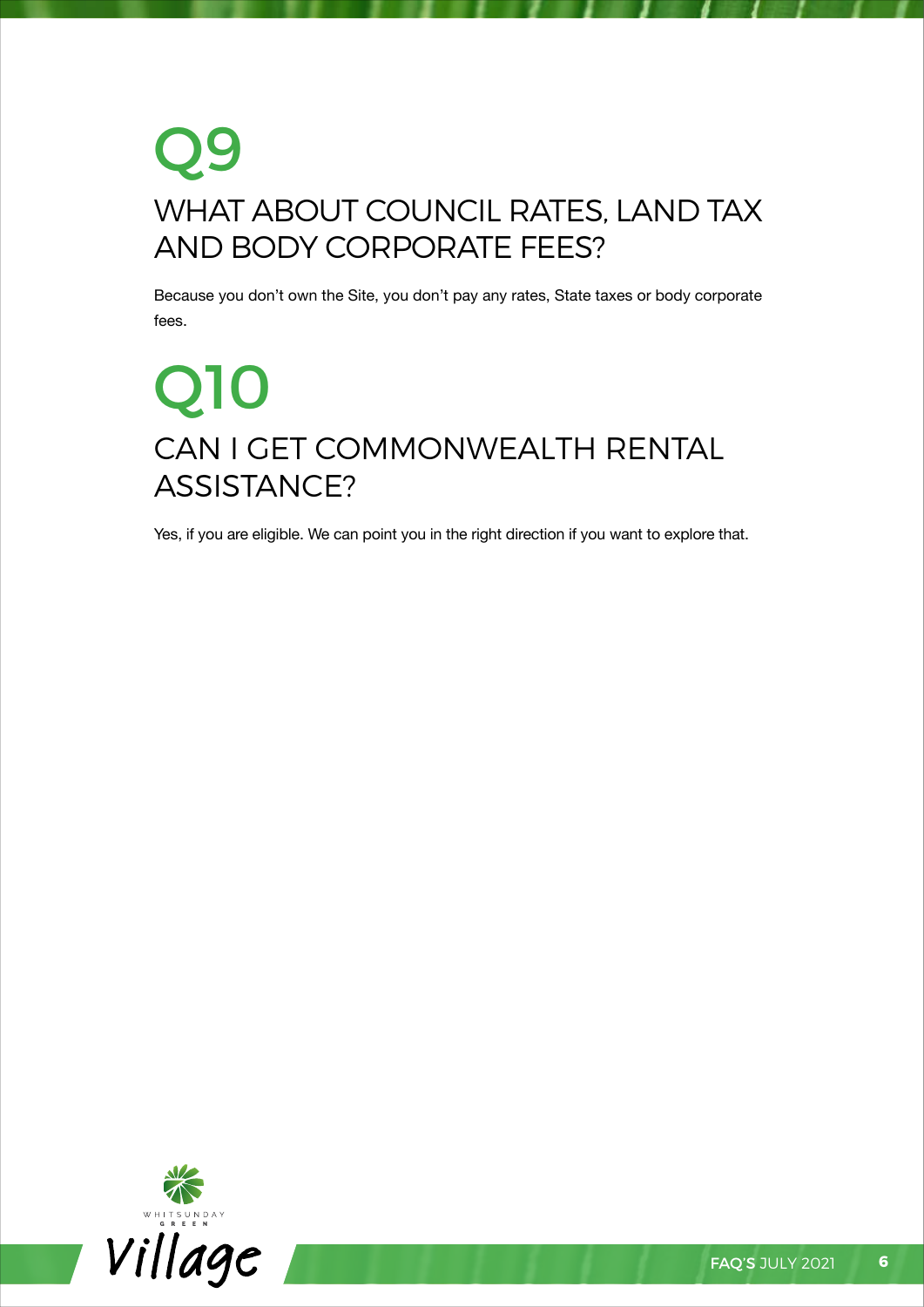

#### **ABOUT MY VILLA**

## Q11 WHAT ARE THE VILLA DESIGN OPTIONS?

We have four freestanding villas currently available. These stunning designs include all the latest fixtures and features. Up-grade packs are also available for those wanting even more luxury. Ask us for our Villa Design brochure and pricing.

# Q12 HOW DO I PAY FOR MY VILLA?

Once you have selected your Site and Villa, you then sign a contract so we can arrange for your Villa to be built. We call this a Home Sale Agreement ("HSA"). It works much the same as a domestic building contract as you are obliged to pay a deposit and then, as the construction proceeds, a number of progress claims. The final claim is issued when the Villa is complete and ready for you to move into.

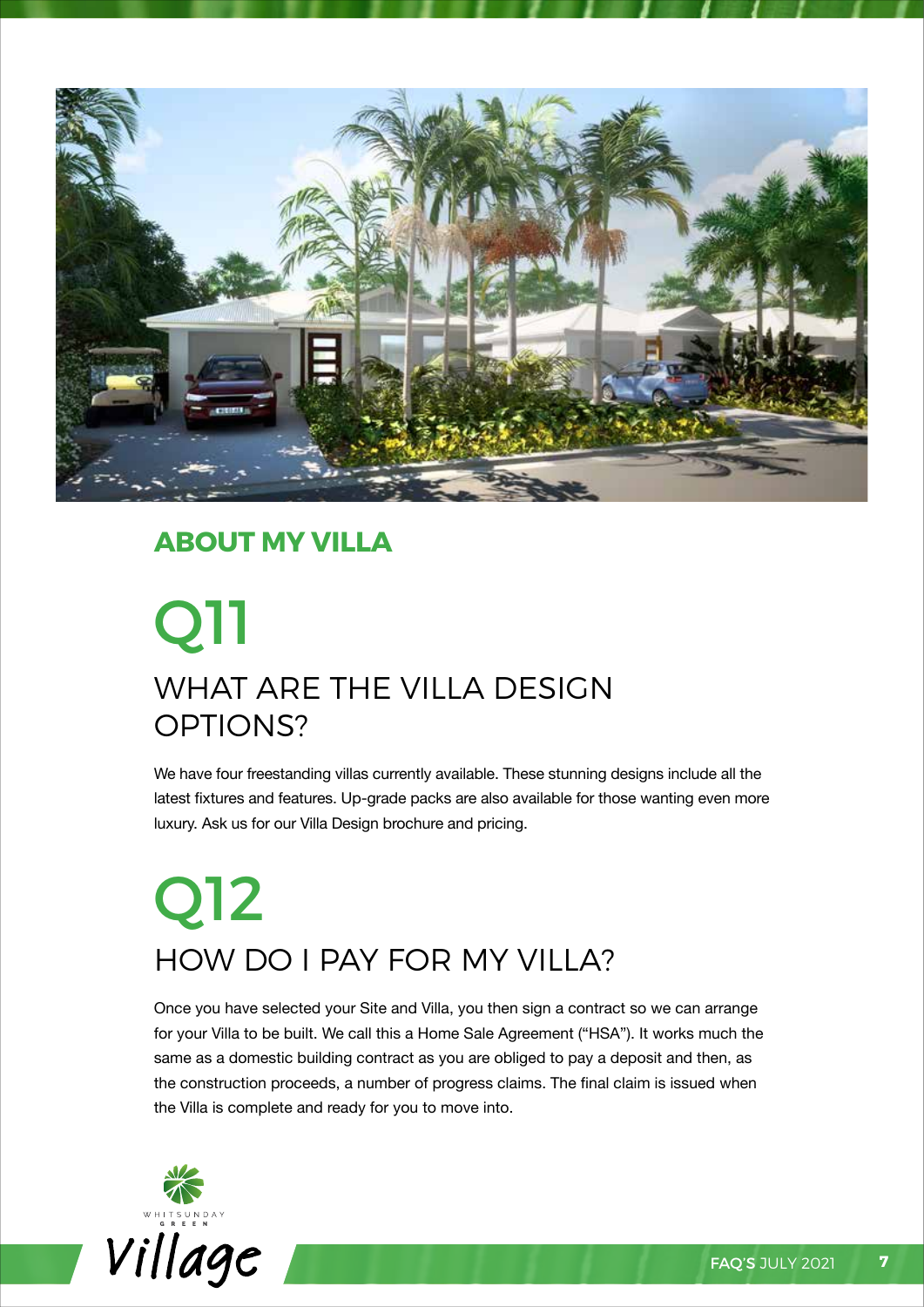# Q13 CAN I DECORATE MY VILLA?

Internally you are free to decorate as you wish. Any external changes or new building works need to be first approved by us to ensure the amenity every-one expects is respected and the standards remain high.

# Q14 CAN I RENT OUT MY VILLA?

No you can't. The Site Agreement nominates the only two permanent occupants allowed to reside in a Villa.

# Q15 WHO CAN STAY IN MY VILLA?

Visitors can stay for short periods only (max two weeks) and other sensible guidelines are in place to ensure this is not exploited.

### Q16 WHO WILL BUILD MY VILLA AND WHAT'S INCLUDED?

We have appointed GJ Gardner Homes Whitsundays (the "Builder") to construct all of the initial homes. They will all be supervised by us, built to exacting standards and the Builder will provide a 6 month defects liability period and 10 year structural warrantee. The Builder is a long established with a reputation for quality work and impeccable service.

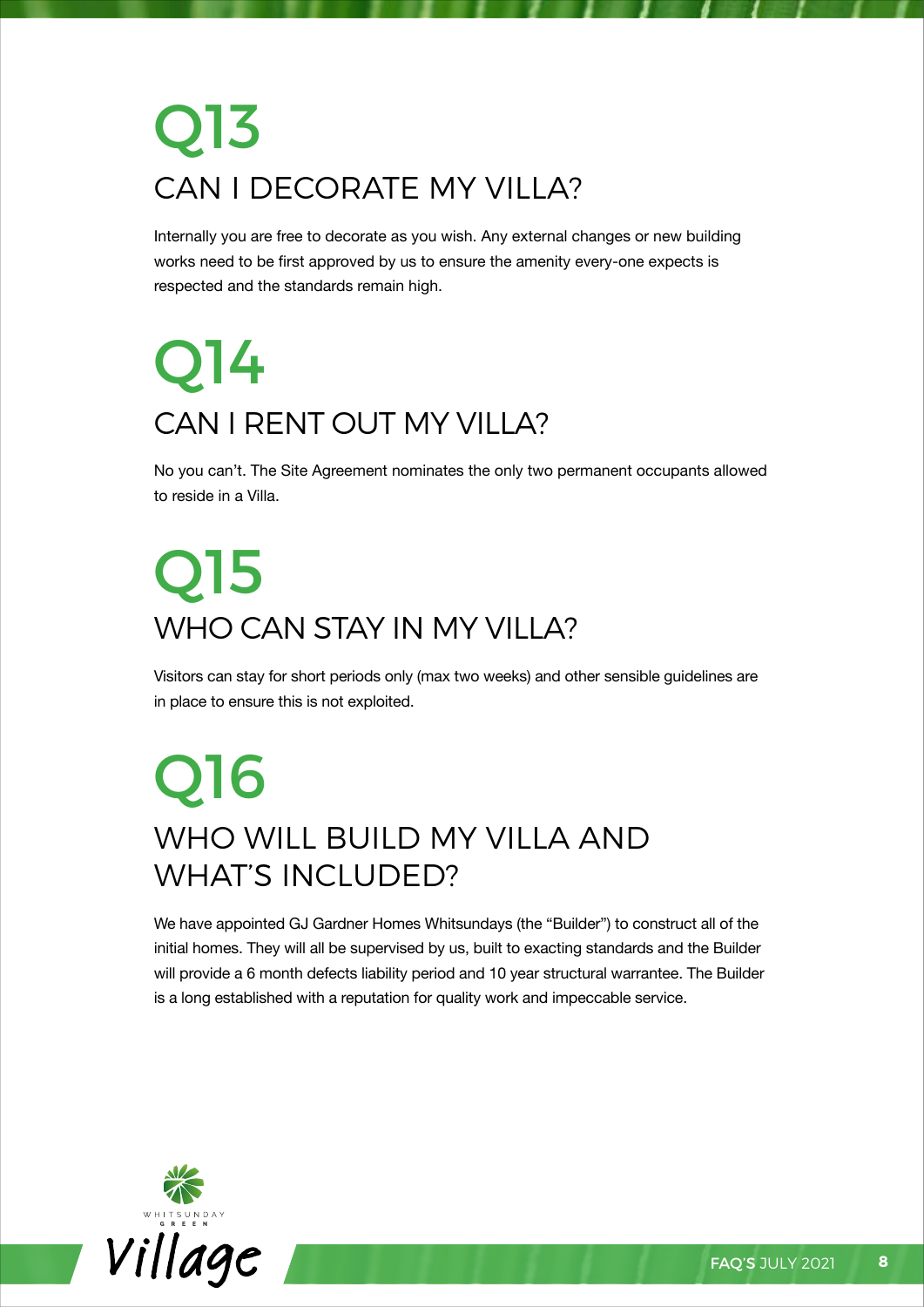Inclusions that you often don't get are:

- All fencing around your Site;
- Fully landscaped front yard with irrigation drippers;
- Letterbox;
- Concrete driveway and path;
- Golf buggy space and charging station;
- Garages for resident cars and at least one visitor space per site;
- Clothes drying pad and line in the rear yard.

# Q17 HOW DO I SELL MY VILI A?

It's basically the same as anywhere else. You appoint your selected real estate agent or you can appoint us or even sell it yourself if you prefer.

### Q18 What are the costs in selling my Villa?

If and when you sell, you will incur the same costs you would expect from selling anywhere. You will probably pay a commission to your real estate agent (or us if you appoint us) plus the standard conveyancing costs associated with assigning your Site Agreement.

Importantly, unlike some retirement villages, you will not pay us any exit or departure fees. And, any capital gain you realise, is entirely yours!

#### Q19 DO I NEED TO REFURB MY VILLA before sale?

No you don't. That choice is yours.

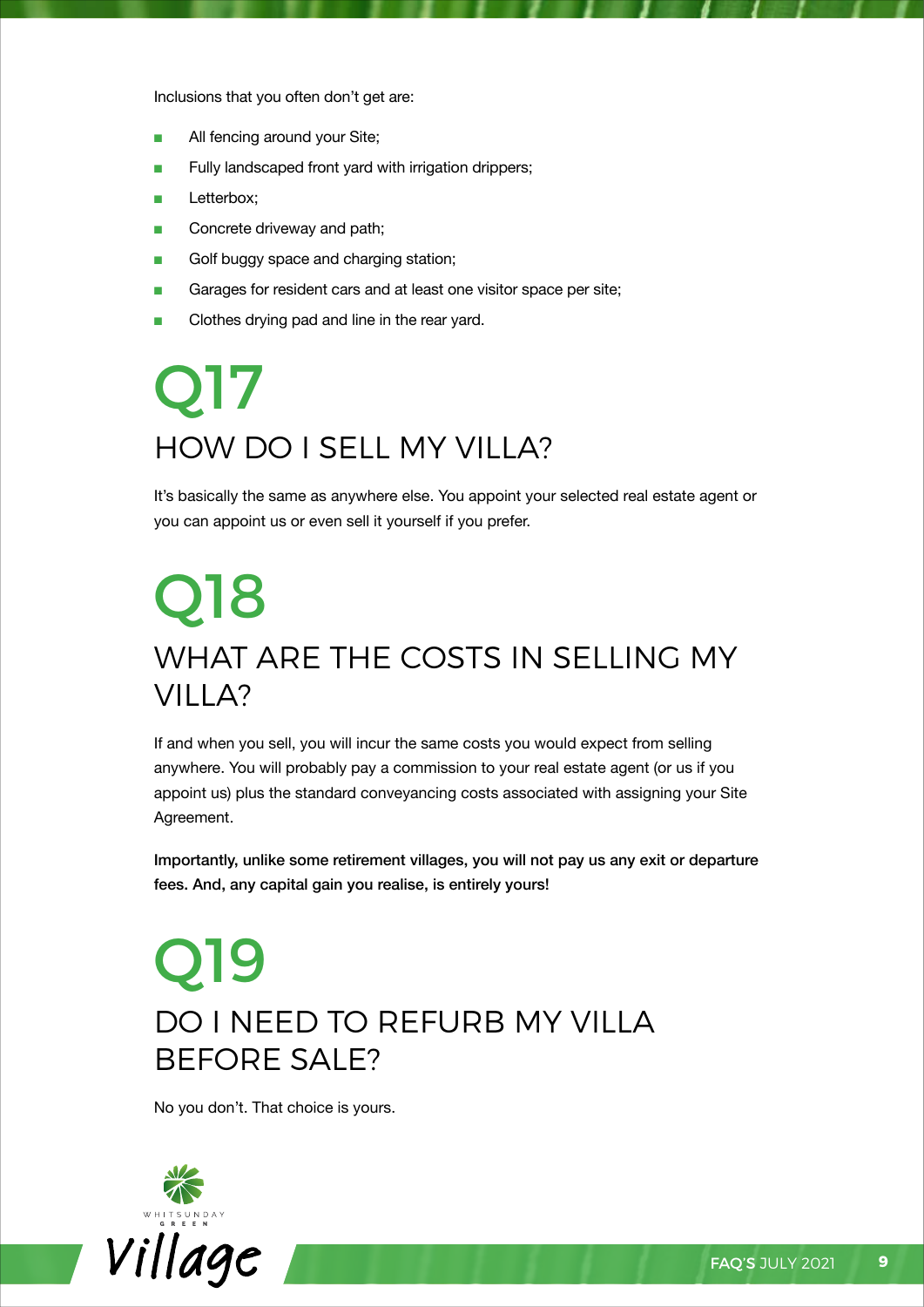### Q20 Can I leave my Villa to someone in my will?

Yes you can. Your estate can arrange for the sale or transfer of the Villa and assignment of the Site Agreement. Of course, all the proceeds go to the estate.



#### **ABOUT THE VILLAGE MANAGEMENT**

## Q21 WHO MANAGES THE VILLAGE?

We have our own management team we call the "Green Team". They also operate the Club and maintain the rest of Whitsunday Green. The Community Manager is the nominated Green Team leader for the Village and our main contact person.

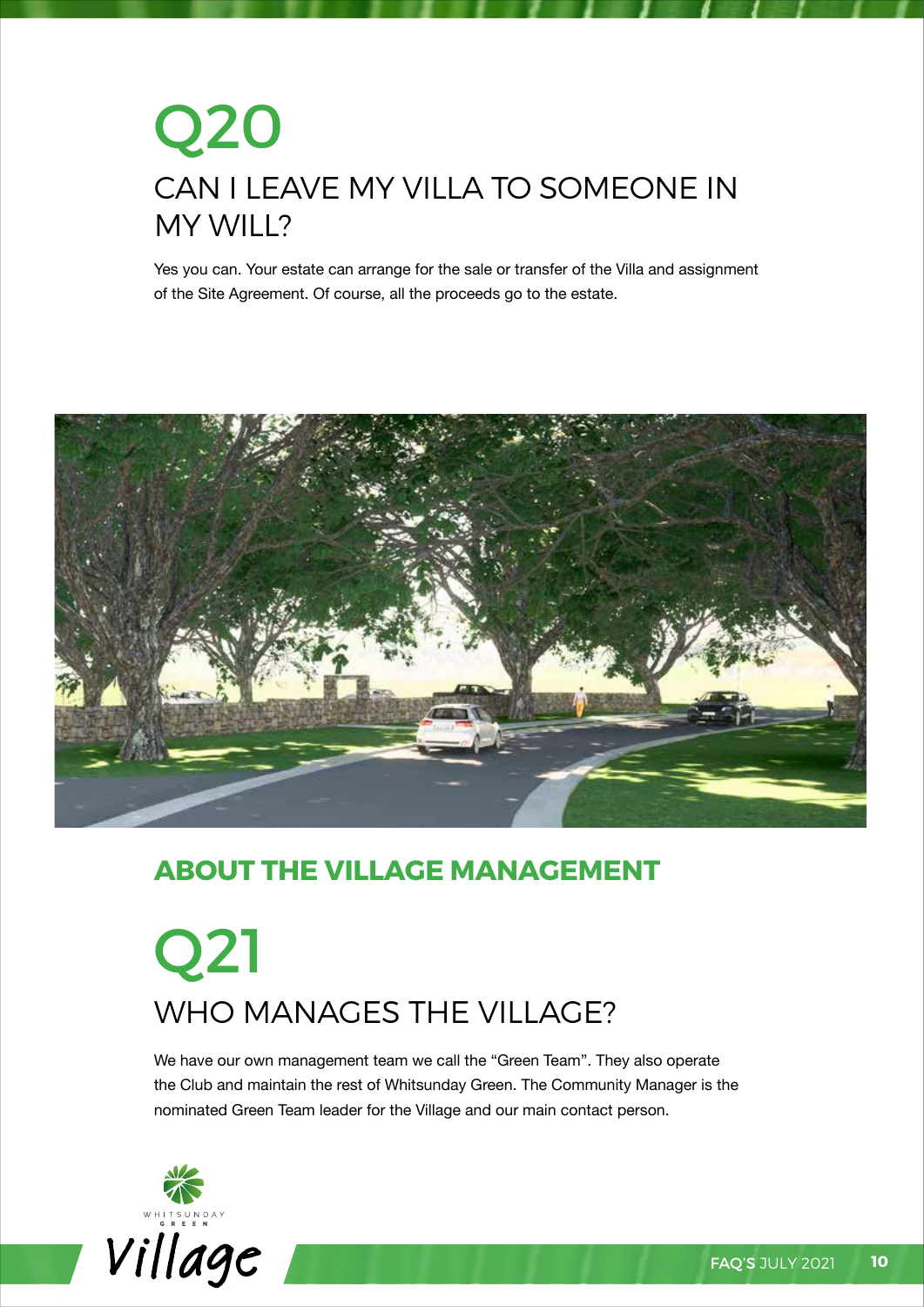# Q22 WHO MAINTAINS MY VILLA?

It's your Villa and you are responsible for maintaining it and the rear yard of your Site. You will be metered and responsible for paying your own water charges, electricity and telecoms.



#### **ABOUT THE CLUB NEXT DOOR**

## Q23 How is the Club set up?

The Club next door has been set up as a modern, member based sports and leisure club to provide exclusive fellowship, exercise and community facilities for the Whitsunday Green community. It's the embodiment of our "Club Living" model – a successful cornerstone of each of our three other master planned communities we have completed.

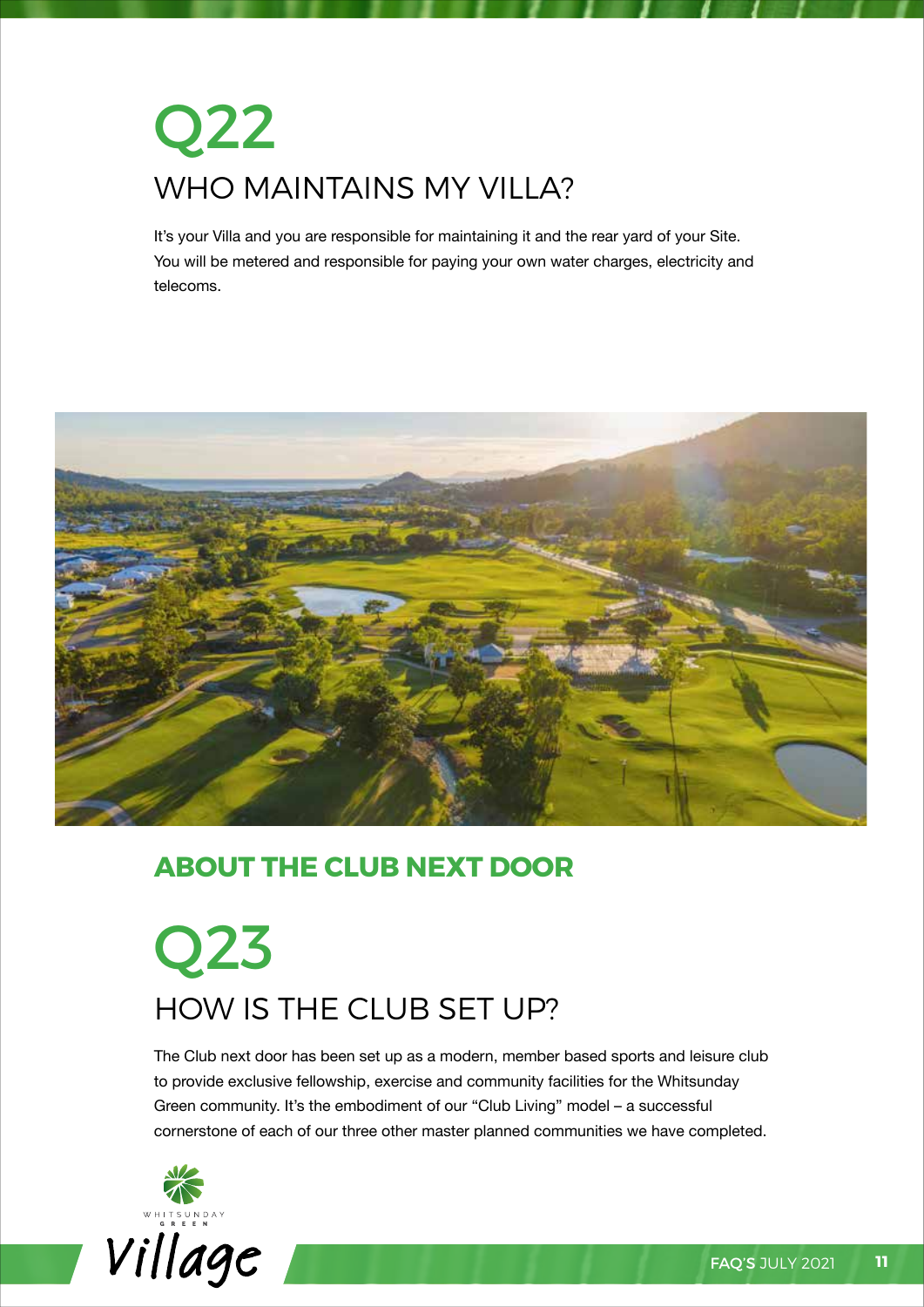### Q24 WHAT BENEFITS DO VILLAGE residents enjoy?

The Club has different classes of membership. One class is called 'Village Membership'. It is restricted exclusively to Village residents. Village Members receive:

- Exclusive access to the 'Village Lounge' a peaceful space for a drink and nibble or even a game of cards or to even relax and read a book;
- Big discounts on green fees to play the Par 3 Course with priority booking privileges;
- Special dining benefits at the Clubhouse Café;
- Discounts on Club branded gear, golf equipment and golf lessons from our golf pro;
- Rights to use of the bowling rinks, tennis court, driving range, gym and pool subject to management direction; and
- An open invitation to join all Club organised competitions and the social events calendar.

The Club has contracted professional club management ("Club Manager") to look after the members and run the Club operations. This is a company associated with us.

## Q25 WHAT ARE THE CLUB FACILITIES?

The Club facilities include the:

- Clubhouse Café a fully licensed, air conditioned venue overlooking the golf with great food, cold drinks. This is the hub for Club social events;
- Pro Shop with equipment hire and all your golfing gear;
- Par 3 Course a stunning golf course that rewards the experts and encourages beginners; and,
- Golf Range full length driving range with chipping and putting greens.

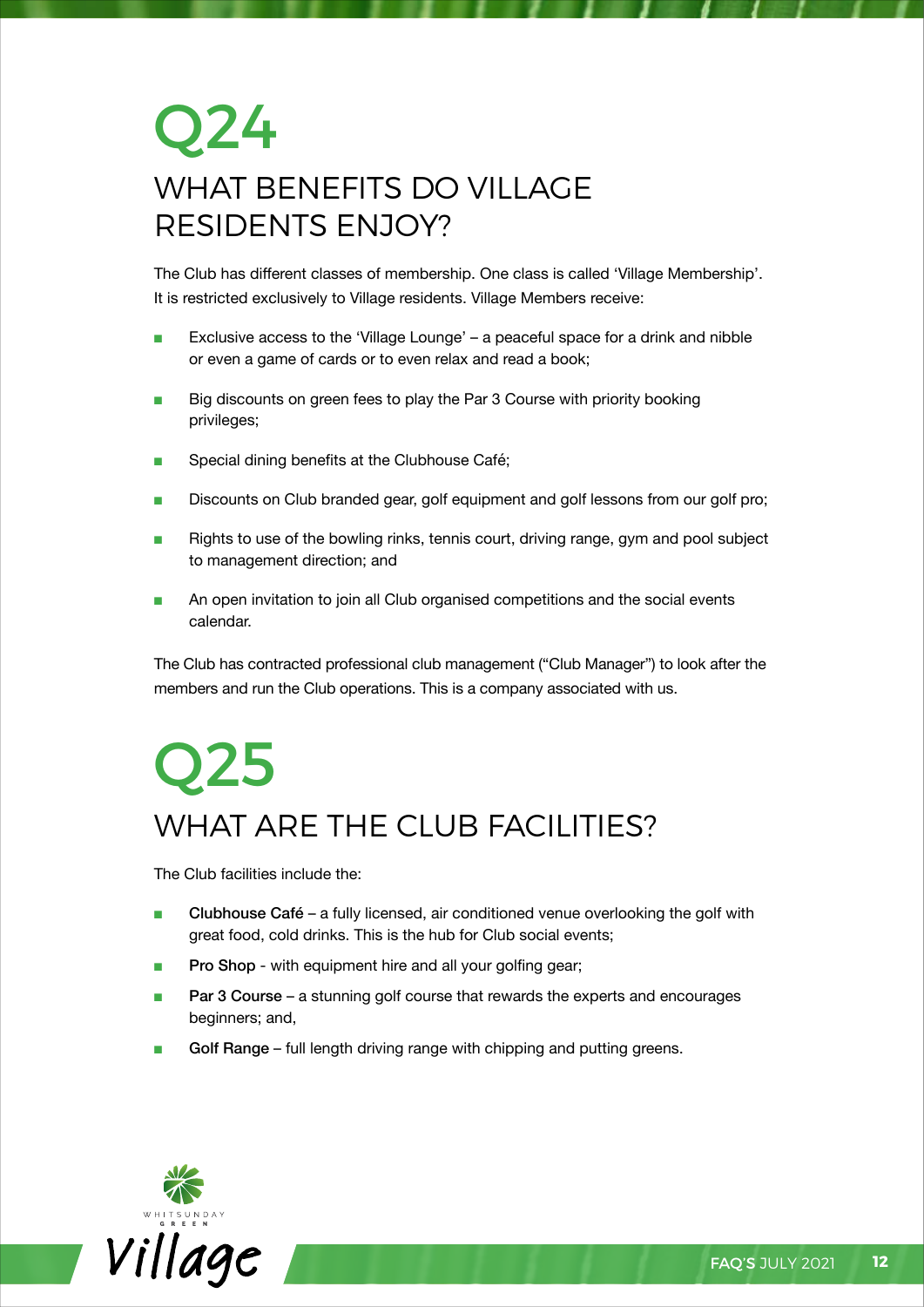Before you move into your Villa, we will complete and add more Club facilities including:

- A private lounge exclusively for Village members;
- A swimming pool;
- A tennis court;
- An outdoor gym; and
- Lawn bowls rinks.



#### **SOME OTHER COMMON QUESTIONS**

#### Q26 WHO IS THE VILLAGE PROJECT developer ("Developer")?

We are the team behind the Whitsunday Green project and we are developing the Village. We are the same people that have built a number of very successful similar projects in Victoria over the last 30 years. We are called Sanctuary Living ("SL"). Look us up at www.sanctuaryliving.biz.



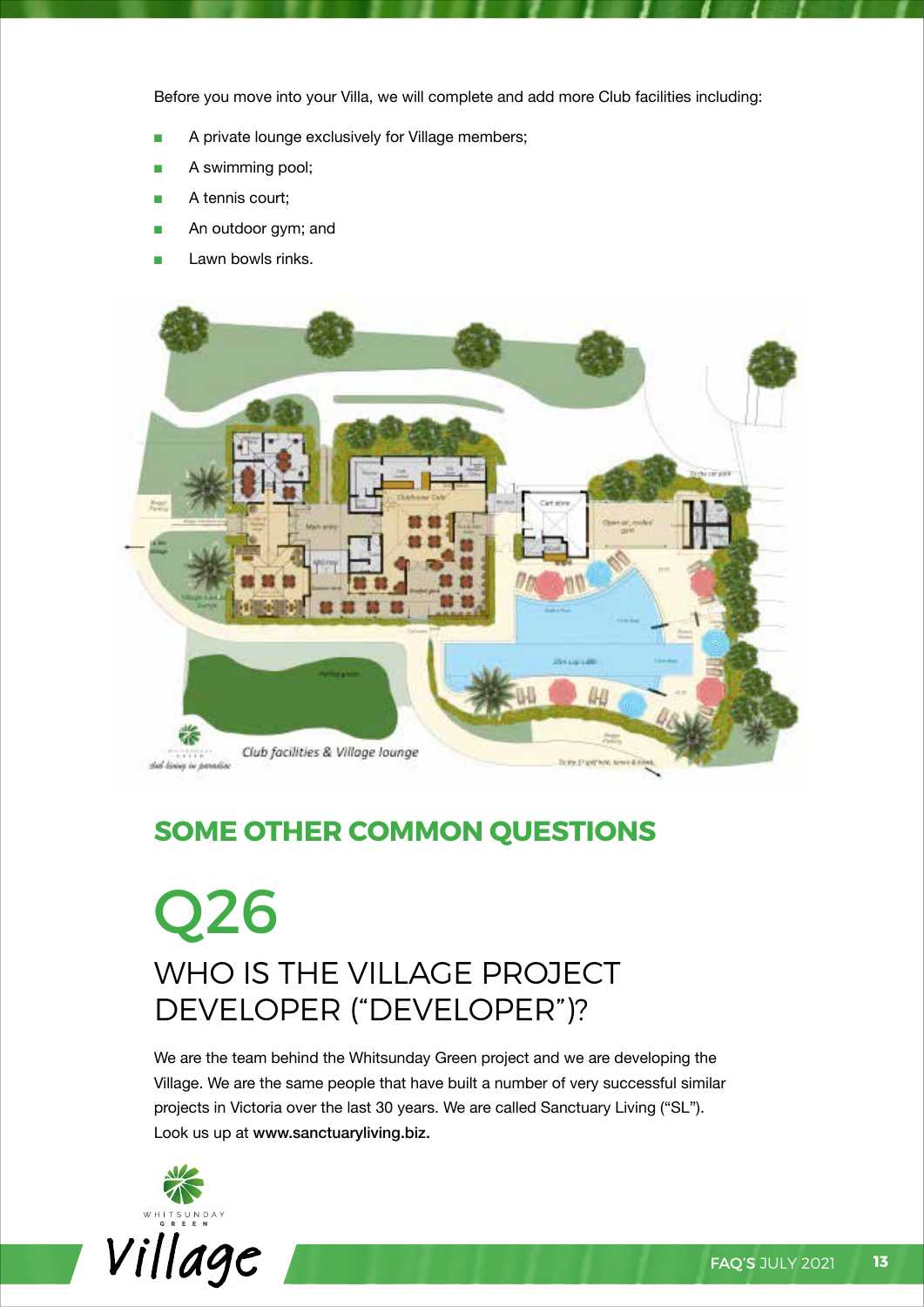### Q27 DO I HAVE TO BE RETIRED TO LIVE HFRF?

No, not at all. You can work as much or as little as you choose.

# Q28 Can we go on holidays?

Yes, any time you want. We can even arrange to keep an eye on your home, water the garden and collect your mail if you wish.

## Q29 WHAT ABOUT PETS?

Pets are welcome however we have adopted some common sense guidelines to ensure the Village amenity is protected and any nuisance is avoided. Make sure you get a copy and you understand these fully before you move in.

## Q30 Is the Village gated and secure?

Yes it is. We monitor the flow of visitor and commercial vehicles, restrict trailers and vans and discourage on street parking. We don't restrict pedestrians, golf carts or bikes. We also have CCTV positioned at key points for extra peace of mind.

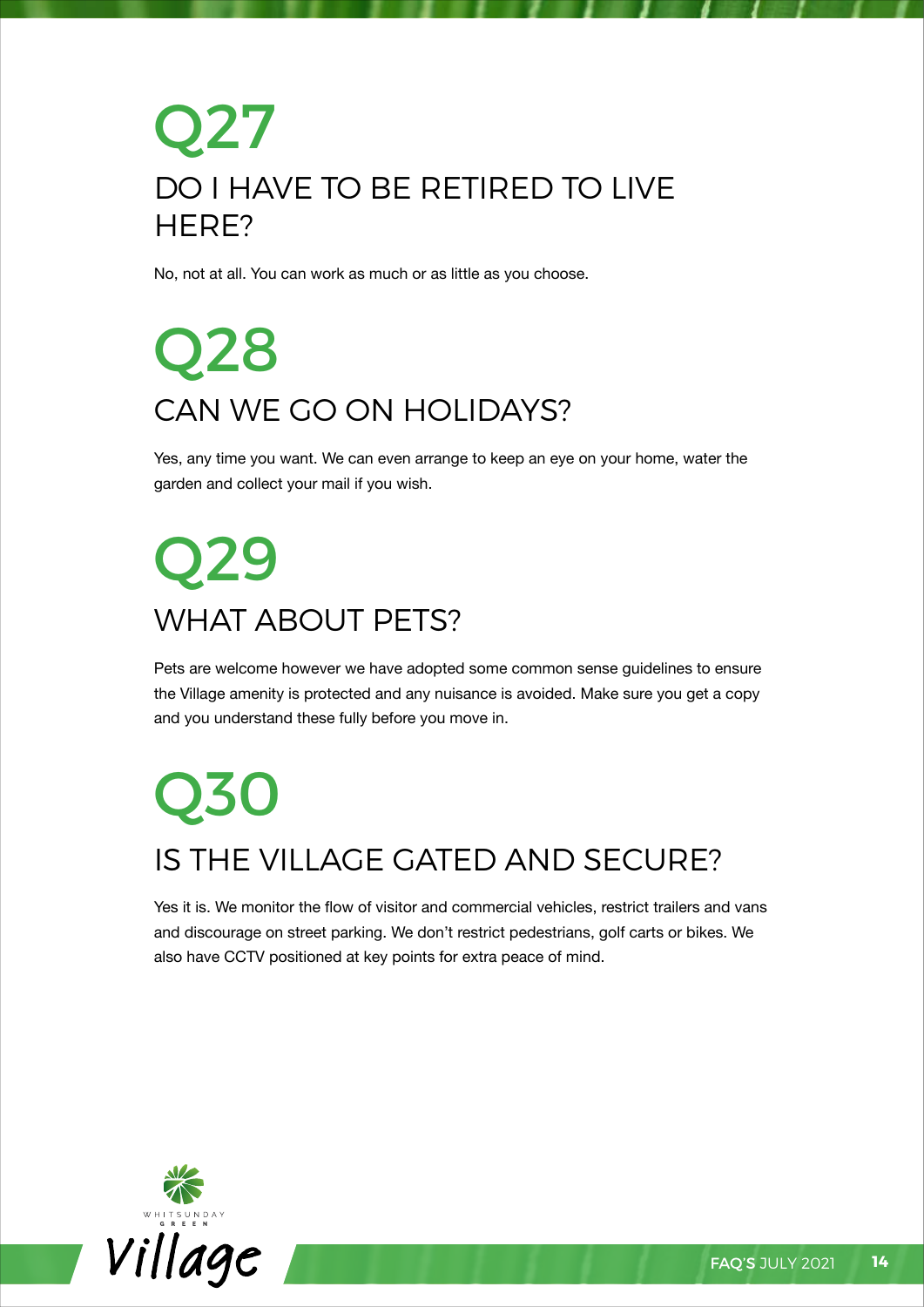# Q31 What about mail and rubbish?

We will arrange for you to receive two wheelie bins – one for general refuge and the other for recyclables. These will be regularly emptied from the street curb. Mail and parcels will be delivered to the post box we supply on your site front boundary.

# Q32 CAN I HAVE VISITORS OVER?

Of course you can, any time and you can even take them next door to the Club for golf or a meal if you like.

### Q33 Is there anywhere I can store a boat or caravan?

Yes, we have planned an open, paved, securely fenced area for this. Conditions apply.

*We hope this has answered most questions, however if it hasn't, don't hesitate to contact us. Send an email to our Community Manager, Kate Cross at kcross@whitsundaygreen.com.au or feel free to call Kate direct on 0458 016 591 anytime during normal office hours.*